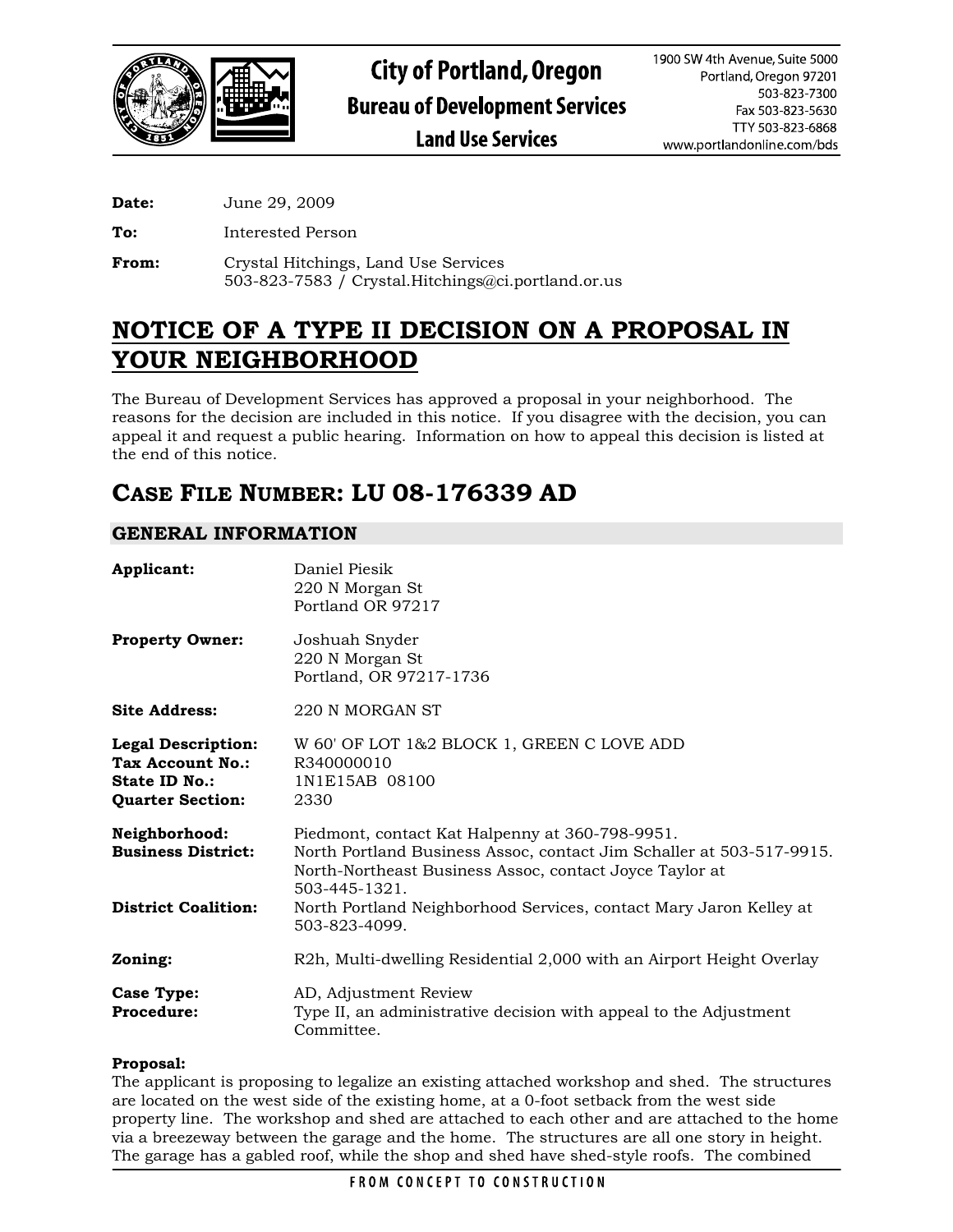structures are approximately 41 feet long by 18.5 feet wide. The portion of the structures located within the west side setback is 36.6 feet long. The shop is 9.5 feet tall at its highest point, and the shed is 8 feet tall at its highest point.

When the area of a building wall is 1,000 square feet or less, the R2 zone requires a minimum side setback of 5 feet. Therefore, an Adjustment is required to allow the workshop and shed to be located at 0-foot setback from the west side property line.

#### **Relevant Approval Criteria:**

In order to be approved, this proposal must comply with the approval criteria of Title 33. Adjustment requests will be approved if the review body finds that the applicant has shown that approval criteria A. through F. of Section 33.805.040, Adjustment Approval Criteria, have been met.

## **ANALYSIS**

**Site and Vicinity:** The 6,000 square foot site is located on the south side of N Morgan Street, between N Haight and N Vancouver Avenues. The site is developed with a single-dwelling home originally built in 1941. A garage, shop, and shed located on the west side of the site are attached to the home via a small breezeway. The rear yard is characterized by open lawn with mature trees along the rear lot line, and also contains a concrete patio and wooden deck. The front yard contains landscaping and a pedestrian connection to N Morgan Street. The east side yard is just over 5 feet wide and contains open lawn. The site is accessed by a driveway from N Morgan that runs adjacent to the west side property line. N Morgan is designated as a local service access street and is improved with a 3-foot planting strip, a 6-foot sidewalk, and an additional 1-foot ROW behind the sidewalk.

Within 200 feet of the site, development consists of single- and multi-dwelling residential structures. Lots are approximately 5,000 to 6,000 square feet in size, and are typically oriented east/west, with the exception of some lots which are oriented north/south. The subject site is oriented north/south and is bounded by 5 other lots. Two adjacent lots to the west bound the site along the west wall of the shed/shop structures that are located within the setback. Both of these adjacent lots contain detached structures that are located within the setbacks and adjacent to the subject shop and shed.

A number of other sites in the nearby area contain attached and detached garages that appear to be located within side setbacks, however, many of these also appear to meet the exceptions laid out in Section 33.120.283 that allow these garages. In addition, several examples can be found in both the immediate and surrounding neighborhood of detached garages that appear to be located within side setbacks that do not meet these exceptions, as well as some primary structures that appear to be located within side setbacks (see exhibit G.6).

**Zoning:** The multi-dwelling zones are intended to preserve land for urban housing and to provide opportunities for multi-dwelling housing. The R2 zone is a low density multi-dwelling zone. It allows approximately 21.8 dwelling units per acre. Density may be as high as 32 units per acre if amenity bonus provisions are used. Allowed housing is characterized by one to three story buildings, but at a slightly larger amount of building coverage than the R3 zone. The major types of new development will be duplexes, townhouses, rowhouses and garden apartments. These housing types are intended to be compatible with adjacent houses. Generally, R2 zoning will be applied near Major City Traffic Streets, Neighborhood Collector and District Collector streets, and local streets adjacent to commercial areas and transit streets.

**Land Use History:** City records indicate there are no prior land use reviews for this site.

**Agency Review:** A "Request for Response" was mailed on December 18, 2008. The following Bureaus have responded with no issues or concerns (Exhibits E.1-E.4):

- Fire Bureau
- Bureau of Transportation Engineering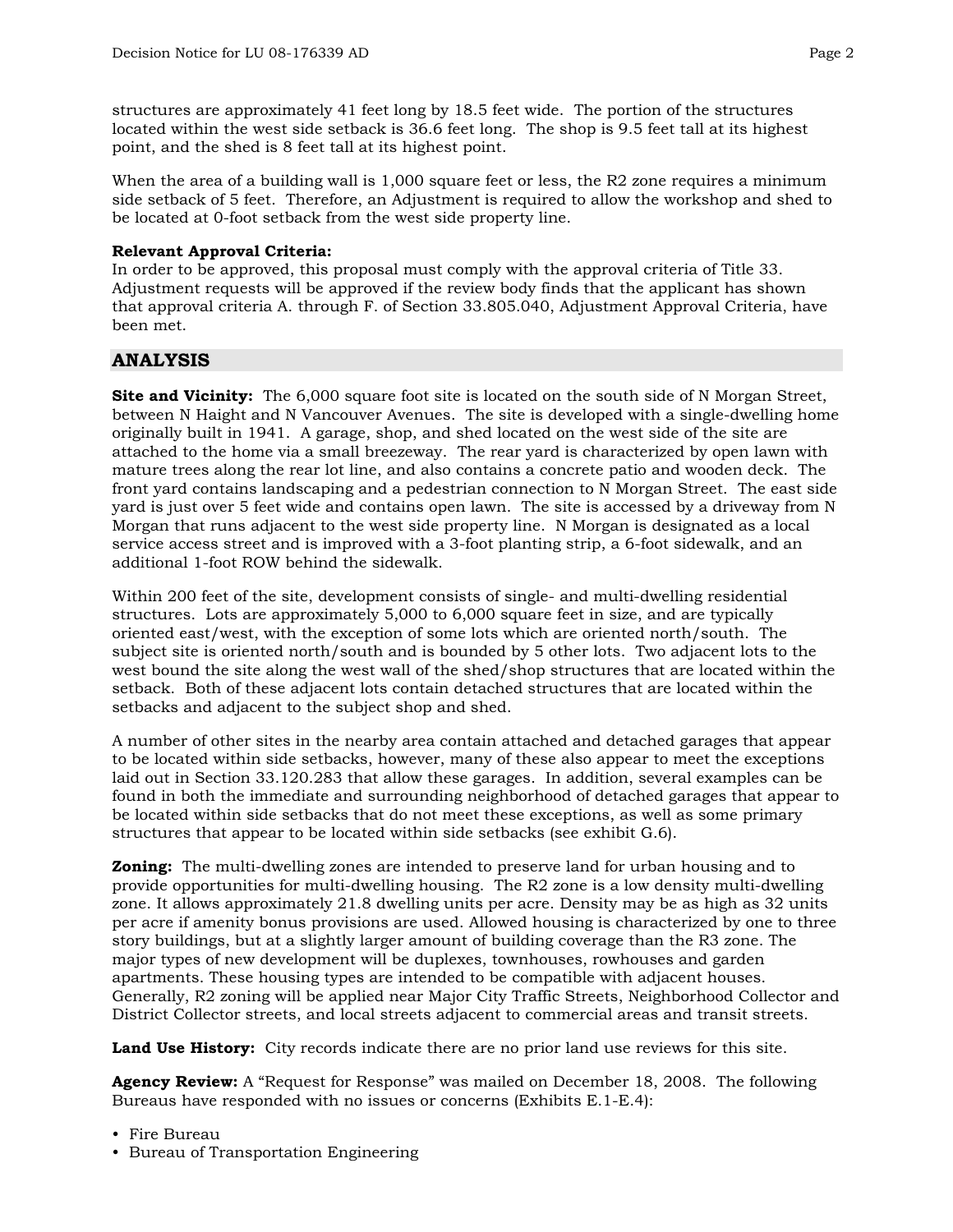- Water Bureau
- Bureau of Parks-Forestry Division

The following Bureaus have submitted additional comments:

• The **Site Development Section** of BDS (Exhibit E.5): commented that all stormwater runoff from structures and paved areas on the lot must be managed to avoid adverse effects to existing development on-site or on adjacent properties, and a detailed site utility plan will be required at the time of building permit application.

• The **Life Safety Bureau** (Exhibit E.6): stated that there appears to be no conflicts between this proposal and applicable building codes for the purpose of obtaining a LU approval, and provided additional information regarding fire rating requirements for roof eaves and walls.

• The **Bureau of Environmental Services** (Exhibit E.7): at the time of building permit application, BES will require a site utility plan showing that gutters will be installed per Site Development's requirements. In addition, the site utility plan should show proposed on-site management of the roof runoff, i.e. via splashblocks to vegetated areas, or a facility such as a drywell (with Site Development's approval).

**Neighborhood Review:** A "Notice of Proposal in Your Neighborhood" was mailed on December 18, 2008. A total of three written response have been received from either the Neighborhood Association or notified property owners in response to the proposal. All responses were written in opposition to the proposal. *The applicant extended the 120-day review period in order to personally contact respondents regarding their concerns. The applicant has stated that he had conversations with two of the respondents, and that the concerns appear to have been resolved.*

Response F.1 expressed a general concern for reduced safety and reduced appearance, citing these as leading to reduced property values. Additionally, this respondent suggested that the applicant would need to access their adjacent site to complete the addition.

Response F.2 expressed concern for impacts to livability resulting from noise caused by machinery used on the site, and stated that noise often lasts "into the late evening". This respondent stated that there are "7 good reasons listed in the ordinance" (referring to the purpose statement for setbacks) which protect the safety of neighboring residences, and specifically mentioned fire safety and access as being a safety concern, but did not give any details about these review criteria in specific response to the proposal.

Response F.3 expressed concerns regarding noise, stating that noise often lasts until 10 pm. Safety was also mentioned, but no details were given.

All 3 responses stated that the applicant should be subject to the guidelines set forth by the City and that, because no permits had been obtained prior to construction and the structures were built illegally, the Adjustment should not be granted.

*Staff Response: Issues related to appearance, livability, and safety are directly relevant to the approval criterion of this land use review and are discussed under approval criterion A and B below. Property values are not included in the approval criteria.* 

*Construction noise is regulated by Title 18 Noise Control, Chapter 18.10, Maximum Permissible Sound levels, Subsection 18.10.060, Construction Activities and Equipment. This chapter prescribes maximum allowed noise levels for each land use zone, and further prescribes maximum allowed noise levels for construction noise during nights, weekends, and holidays. Code violations should be reported to Housing and Nuisance Investigations. Call (503) 823-7306, visit Neighborhood Inspections staff in person at 1900 SW 4th Ave. Suite 5000, between 8:00 am and 5:00 pm, or send a letter to Neighborhood Inspections, 1900 SW 4th Ave. Suite 5000, Portland OR 97201. Please visit the City website at <http://www.portlandonline.com/bds> for further information about reporting code violations.*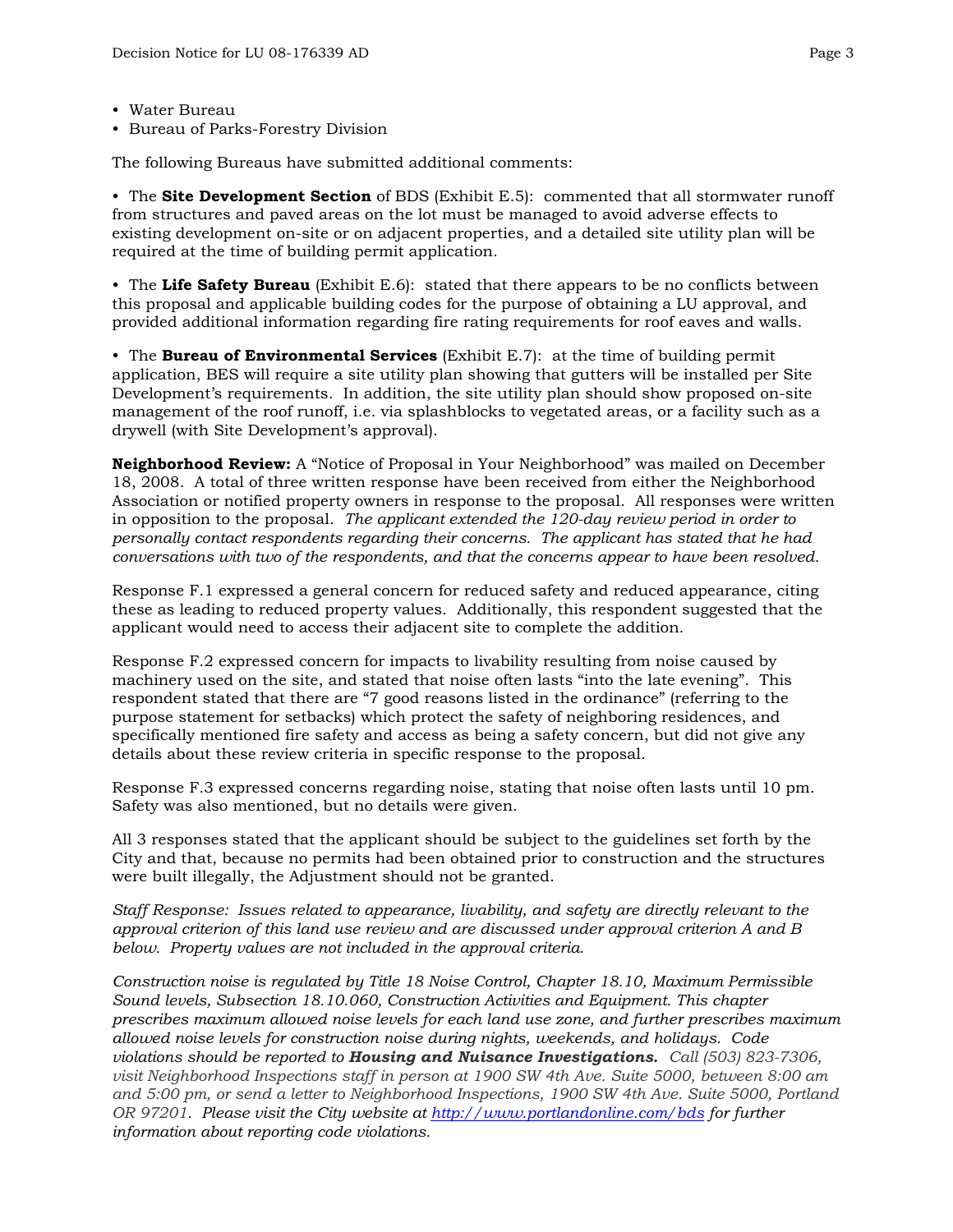*Whether or not the applicant previously obtained building permits and legally or illegally constructed the structures is not an applicable review criterion. The Adjustment process provides an opportunity for the applicant to obtain land use permits through a public review. An Adjustment will be approved if the proposal meets all applicable review criteria. After the land use review process is complete, specific code requirements ensuring structural and fire safety issues will be addressed through the building permit process. The structures will be required to meet these building codes prior to final issuance of a permit.* 

## **ZONING CODE APPROVAL CRITERIA**

## **33.805.010 Purpose (Adjustments)**

The regulations of the zoning code are designed to implement the goals and policies of the Comprehensive Plan. These regulations apply city-wide, but because of the city's diversity, some sites are difficult to develop in compliance with the regulations. The adjustment review process provides a mechanism by which the regulations in the zoning code may be modified if the proposed development continues to meet the intended purpose of those regulations. Adjustments may also be used when strict application of the zoning code's regulations would preclude all use of a site. Adjustment reviews provide flexibility for unusual situations and allow for alternative ways to meet the purposes of the code, while allowing the zoning code to continue providing certainty and rapid processing for land use applications.

#### **33.805.040 Approval Criteria**

Adjustment requests will be approved if the review body finds that the applicant has shown that approval criteria A. through F. below have been met.

**A.** Granting the adjustment will equally or better meet the purpose of the regulation to be modified; and

**Findings:** The applicant is requesting an Adjustment to **Section 33.120.220**, **Setbacks**. The purpose statement for this regulation is as follows:

*Purpose: The building setback regulations serve several purposes:* 

- *They maintain light, air, separation for fire protection, and access for fire fighting;*
- *They reflect the general building scale and placement of multi-dwelling development in the City's neighborhoods;*
- *They promote a reasonable physical relationship between residences;*
- *They promote options for privacy for neighboring properties;*
- *They require larger front setbacks than side and rear setbacks to promote open, visually pleasing front yards;*
- *They provide adequate flexibility to site a building so that it may be compatible with the neighborhood, fit the topography of the site, allow for required outdoor areas, and allow for architectural diversity; and*
- *Setback requirements along transit streets create an environment that is inviting to pedestrians and transit users.*

The shed and portion of the shop located within the side setback are lower in height than the garage and house—the shed is 6', 3" in height at the low end adjacent to the property line, and 8' in height where it connects to the garage, and the shop is 9.5 feet in height, with a flat roof. This lower height means that the structures do not obstruct light to adjacent properties.

Because the two adjacent lots to the west are oriented east/west with the homes located at the front of the lots, while the subject site is oriented north/south, both of the primary residential structures on the adjacent lots to the west are located over 40 feet from the common property line. Separation for fire protection remains. Fire access to these structures is available to the east of the shop/shed, through the open breezeway which connects these structures to the home. The back yard is open, and access is unimpeded. Access for fire fighting remains. Prior to issuance of a building permit, the shed and shop structures on the subject site will be required to be upgraded to meet current fire codes, which includes adding a minimum of 1-hour fire rating to the west wall.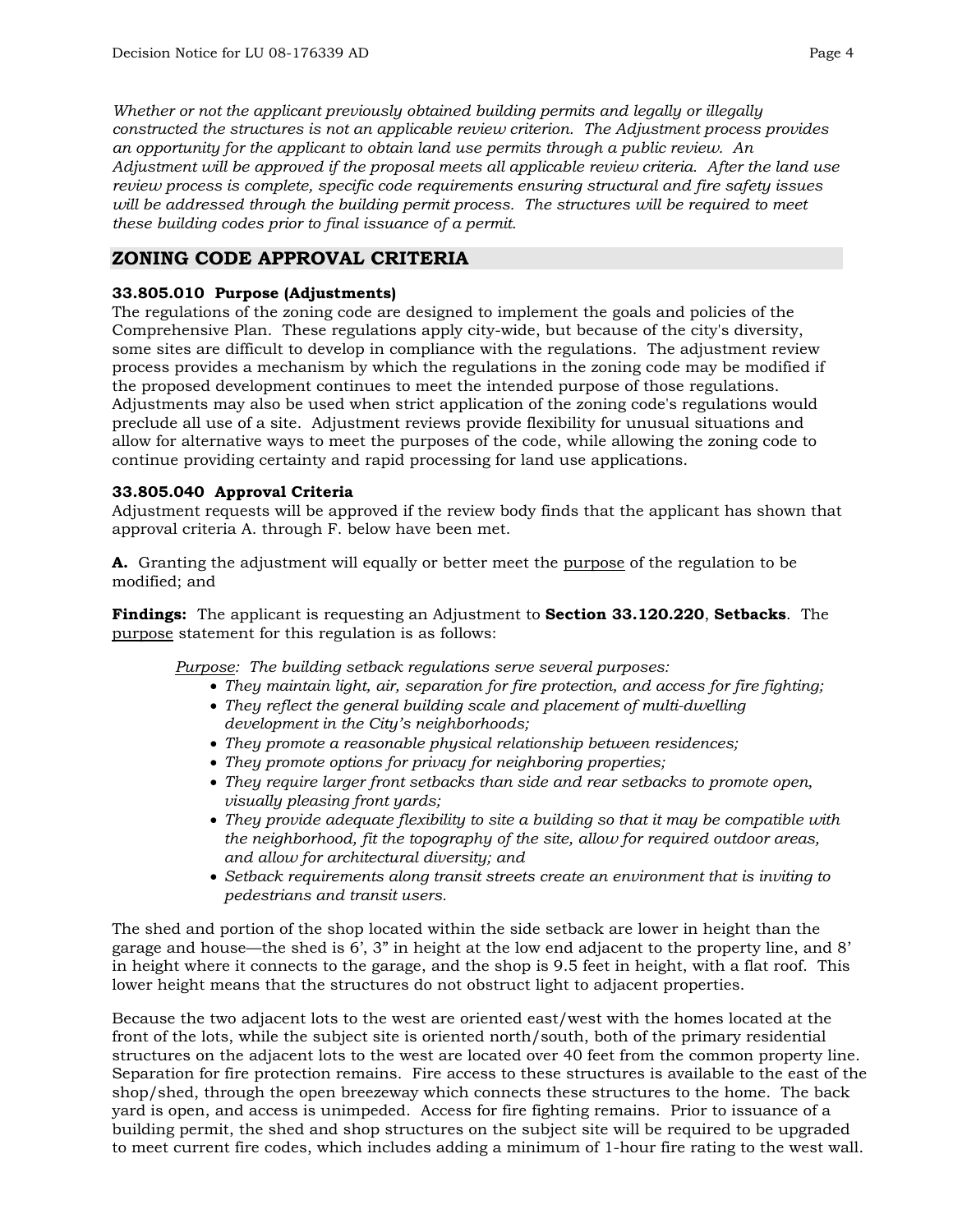In general, development in the neighborhood is dense, and a number of accessory and primary structures appear to be located within setbacks. The adjacent property to the northwest contains a detached garage located approximately 0-feet from the rear property line, and an enclosed hot-tub structure which is located approximately 2 feet from the side and rear property line. The adjacent property to the southwest contains a detached shed which is located approximately 7 feet from the common property line, and which is approximately 36 feet long, with an additional overhang structure on the north side that appears to be located 0-feet from the north side property line.

The width of the entire garage/shop/shed structure is 18.5 feet. The length along the side property line is 33 feet. Total square footage of the entire garage/shop/shed structure is approximately 642 sf. A garage that is 24' by 24' and meets specific height and front setback restrictions would be allowed by right and would consist of 576 square feet. The requested Adjustment would allow an additional 66 square feet of structure in this location above what would be allowed by right, were all exception criteria met.

The rear property lines of each of the two adjacent properties to the west of the subject site share approximately half of the subject site's west side property line. Approximately 9 feet of the shed runs along the rear property line of the adjacent site to the northwest, and approximately 24 feet of the shed/shop runs along the rear property line of the adjacent site to the southwest. The adjacent site to the northwest contains a garage and an enclosed hot-tub structure between the outdoor area of that adjacent site and the subject shed, which is essentially not visible from the rear yard or home on the adjacent site. The adjacent site to the southwest contains a garage and shed at the northwest corner of the property, meaning that all but approximately 10 feet of the 24 foot expanse of the shop/shed is obscured from the rear yard of that adjacent site. Neither property is unreasonably imposed upon by the location and length of the shed/shop. A reasonable physical relationship is maintained and the proposal reflects the general building scale and placement of structures in the area.

The existing window in the west wall of the shop will be removed as required to meet building codes. The structure will not contain any windows along the west property line, and therefore the privacy on adjacent residential properties will not be reduced.

For these reasons, the purpose statement for setbacks is equally met, and this criterion is met.

**B.** If in a residential zone, the proposal will not significantly detract from the livability or appearance of the residential area; and

**Findings:** Due to its low height, the shed/shop structure is minimally visible from N Morgan Street. Because of the configuration of the subject site and two adjacent lots to the west, the 33 foot expanse of the west façade of the shed/shop is divided along the rear property lines of the two adjacent sites. Approximately 9 feet of the structure is exposed to the property to the northwest, and approximately 24 feet of the structure is exposed to the property to the southwest. The rear yard and home on the adjacent site to the northwest is almost completely shielded from the subject shed/shop by a garage and hot tub located on that adjacent site. The property to the southwest is partially shielded from the shed/shop structure by a garage located on that adjacent property. Activity occurring within the shop will be adjacent to the shed on the adjacent lot to the southwest and rear corner of that lot's yard, and will be buffered from the residence by approximately 50 feet of physical separation. Noise generated within the shop that also conforms to the standards of the noise ordinance (Title 18) will not significantly detract from the livability of the adjacent lots to the west.

However, the façade of the wall which faces the west property line is not sided, and is currently covered with tarpaper and laths. In order to not detract from the livability and appearance of the residential area, as experienced from the adjacent lot to the southwest, a condition of approval (condition B) is warranted to require that the exterior west wall of the shop and shed be sided to match the existing home.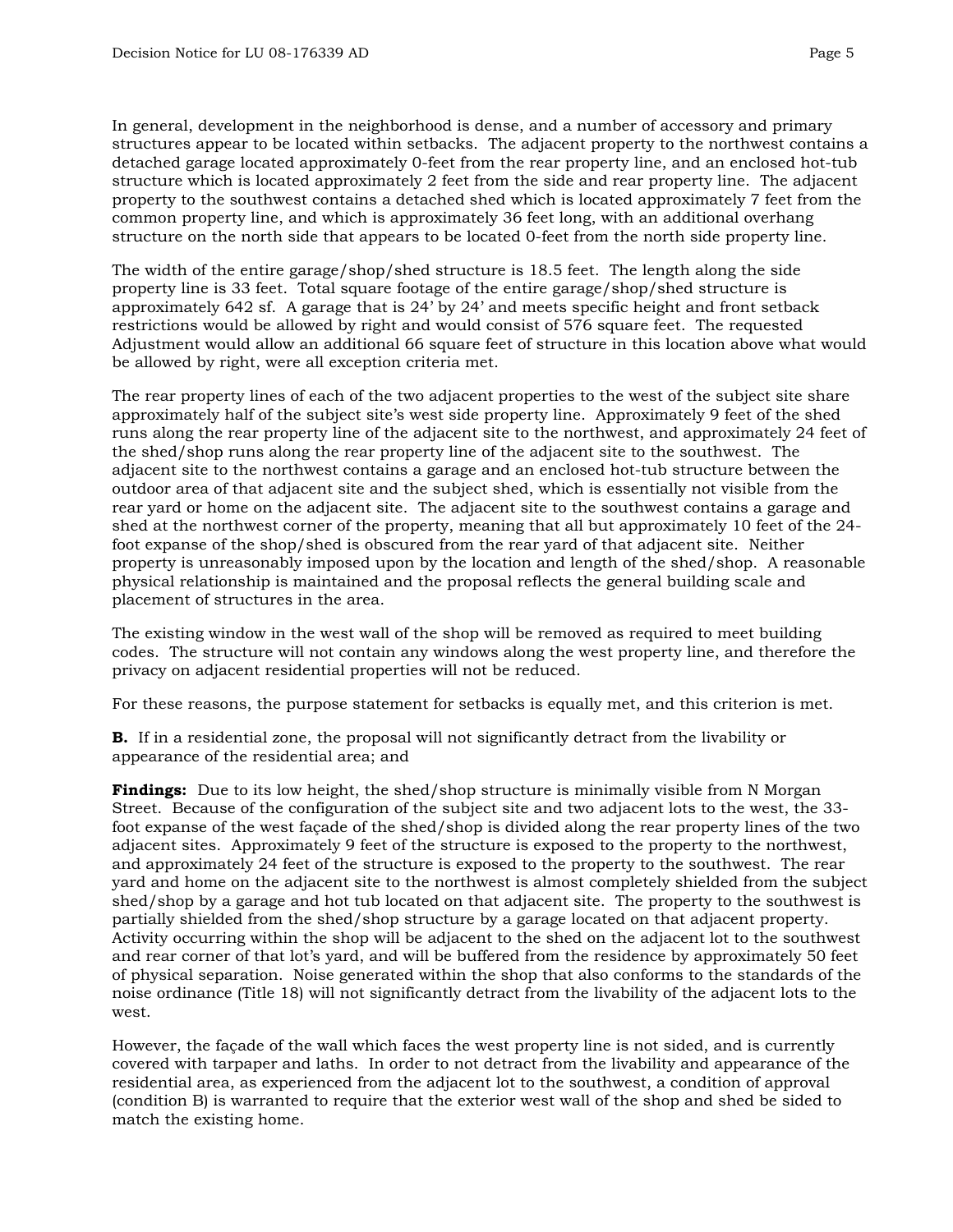Fire safety will be achieved through upgrading the west wall to meet current fire codes. For these reasons, and with the condition of approval noted above, this criterion is met.

 **C.** If more than one adjustment is being requested, the cumulative effect of the adjustments results in a project which is still consistent with the overall purpose of the zone; and

**Findings:** Only one adjustment is requested. This criterion is not applicable.

 **D.** City-designated scenic resources and historic resources are preserved; and

**Findings:** City designated resources are shown on the zoning map by the 's' overlay; historic resources are designated by a large dot, and by historic and conservation districts. There are no such resources present on the site. Therefore, this criterion is not applicable.

 **E.** Any impacts resulting from the adjustment are mitigated to the extent practical; and

**Findings:** Potential impacts for reduced side building setbacks include fire safety and access, physical relationships between structures, appearance, and privacy. These impacts are mitigated by the building code requirement to upgrade the west wall to meet fire codes, and by the low height of the structure and the fact that only a relatively small portion of the expanse of the west façade of the shed/shop runs along the rear property line of each of the two adjacent properties. A condition of approval requires that the west façade be sided to match the existing home, thereby improving the appearance of the structure. With this condition, this criterion is met.

**F.** If in an environmental zone, the proposal has as few significant detrimental environmental impacts on the resource and resource values as is practicable;

**Findings:** The site is not within an environmental zone. This criterion is not applicable.

## **DEVELOPMENT STANDARDS**

Unless specifically required in the approval criteria listed above, this proposal does not have to meet the development standards in order to be approved during this review process. The plans submitted for a building or zoning permit must demonstrate that all development standards of Title 33 can be met, or have received an Adjustment or Modification via a land use review prior to the approval of a building or zoning permit.

## **CONCLUSIONS**

The location of the shed/shop structure within the west side setback, relative to the configuration of and development on the adjacent lots to the west, equally meets the purpose statement for setbacks. With Condition B requiring that siding to match the primary home be installed on the west exterior façade, together with building code requirements for installing not less than 1-hour fire-resistive material along the west wall, the request for a reduced setback does not significantly affect the livability or appearance of the residential area. All approval criteria are met, and this Adjustment should be approved.

# **ADMINISTRATIVE DECISION**

Approval of an Adjustment to **Section 33.120.220, Setbacks**, to allow the workshop and shed to be located at a 0-foot setback from the west side property line, per the approved site plans, Exhibits C-1 through C-3, signed and dated June 25, 2009, subject to the following conditions:

A. As part of the building permit application submittal, the following development-related condition (B) must be noted on each of the 4 required site plans or included as a sheet in the numbered set of plans. The sheet on which this information appears must be labeled "ZONING COMPLIANCE PAGE - Case File LU 09-120294 AD." All requirements must be graphically represented on the site plan, landscape, or other required plan and must be labeled "REQUIRED."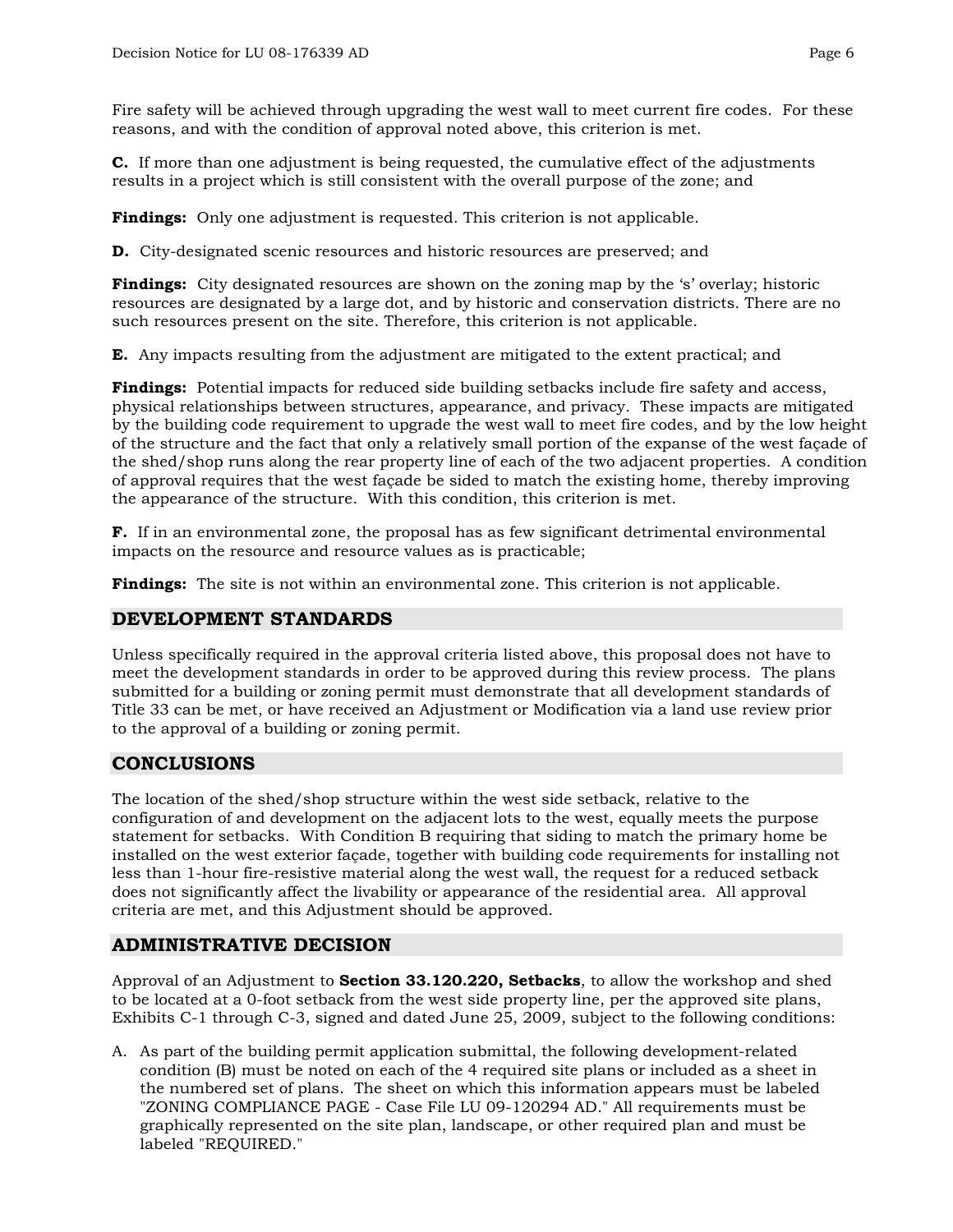B. The west exterior wall of the shop and shed shall be sided with an approved siding material that matches the siding of the existing home.

| Staff Planner: Crystal Hitchings $\bigcap$                         |                   |
|--------------------------------------------------------------------|-------------------|
| Decision rendered by:                                              | on June 25, 2009. |
| By authority of the Director of the Bureau of Development Services |                   |

#### **Decision mailed: June 29, 2009**

**About this Decision.** This land use decision is **not a permit** for development. Permits may be required prior to any work. Contact the Development Services Center at 503-823-7310 for information about permits.

**Procedural Information.** The application for this land use review was submitted on November 6, 2008, and was determined to be complete on December 15, 2008.

*Zoning Code Section 33.700.080* states that Land Use Review applications are reviewed under the regulations in effect at the time the application was submitted, provided that the application is complete at the time of submittal, or complete within 180 days. Therefore this application was reviewed against the Zoning Code in effect on November 6, 2008.

*ORS 227.178* states the City must issue a final decision on Land Use Review applications within 120-days of the application being deemed complete. The 120-day review period may be waived or extended at the request of the applicant. In this case, the applicant requested to extend the120-day review period by a total of 120 days (see exhibit G.8). Unless further extended by the applicant, **the120 days will expire on: August 14, 2009.**

**Some of the information contained in this report was provided by the applicant.**

As required by Section 33.800.060 of the Portland Zoning Code, the burden of proof is on the applicant to show that the approval criteria are met. The Bureau of Development Services has independently reviewed the information submitted by the applicant and has included this information only where the Bureau of Development Services has determined the information satisfactorily demonstrates compliance with the applicable approval criteria. This report is the decision of the Bureau of Development Services with input from other City and public agencies.

**Conditions of Approval.** If approved, this project may be subject to a number of specific conditions, listed above. Compliance with the applicable conditions of approval must be documented in all related permit applications. Plans and drawings submitted during the permitting process must illustrate how applicable conditions of approval are met. Any project elements that are specifically required by conditions of approval must be shown on the plans, and labeled as such.

These conditions of approval run with the land, unless modified by future land use reviews. As used in the conditions, the term "applicant" includes the applicant for this land use review, any person undertaking development pursuant to this land use review, the proprietor of the use or development approved by this land use review, and the current owner and future owners of the property subject to this land use review.

**Appealing this decision.** This decision may be appealed to the Adjustment Committee, which will hold a public hearing. Appeals must be filed **by 4:30 PM on July 13, 2009** at 1900 SW Fourth Ave. Appeals can be filed on the first floor in the Development Services Center until 3 p.m. After 3 p.m., appeals must be submitted to the receptionist at the front desk on the fifth floor. **An appeal fee of \$250 will be charged**. The appeal fee will be refunded if the appellant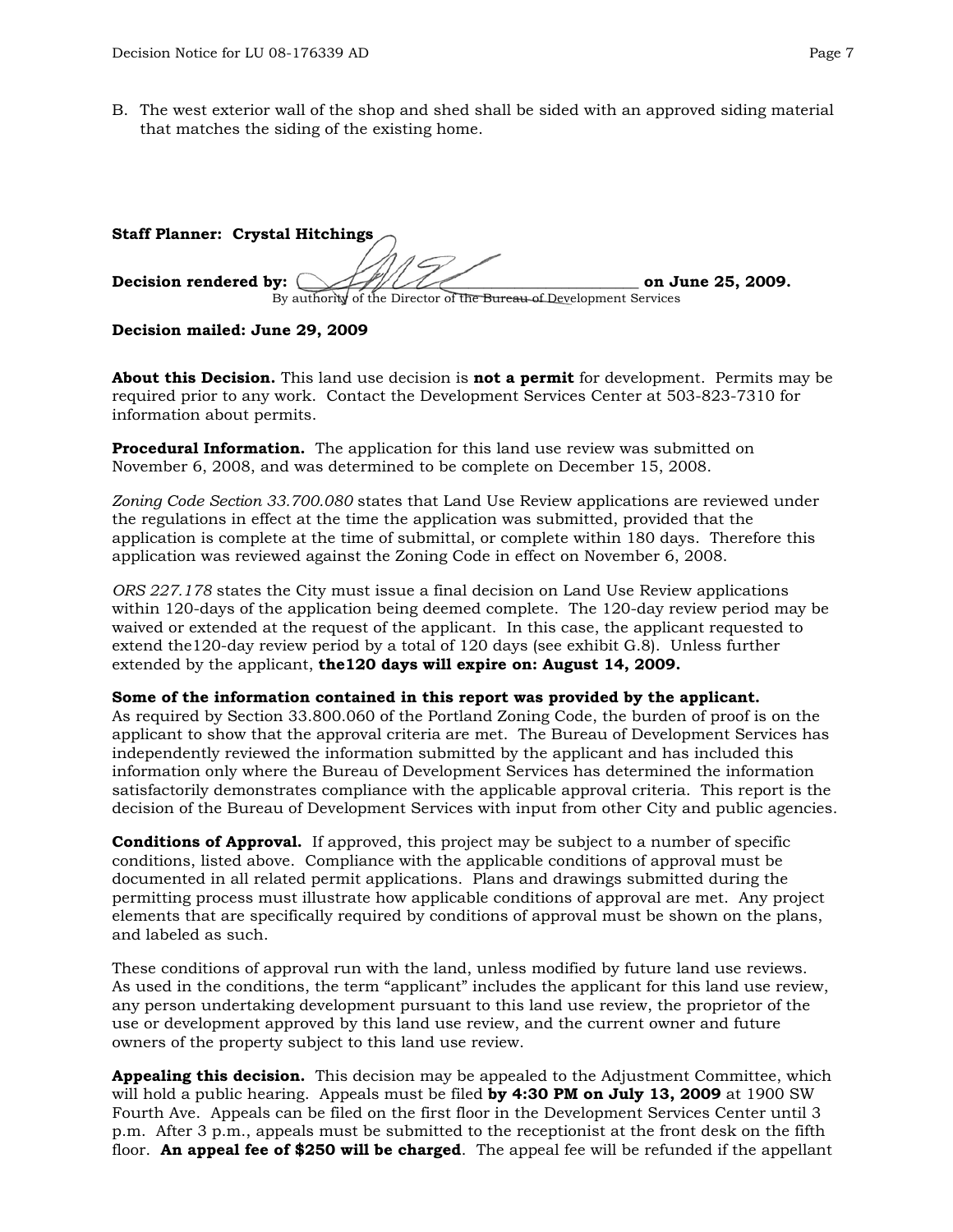prevails. There is no fee for ONI recognized organizations appealing a land use decision for property within the organization's boundaries. The vote to appeal must be in accordance with the organization's bylaws. Low-income individuals appealing a decision for their personal residence that they own in whole or in part may qualify for an appeal fee waiver. In addition, an appeal fee may be waived for a low income individual if the individual resides within the required notification area for the review**,** and the individual has resided at that address for at least 60 days. Assistance in filing the appeal and information on fee waivers is available from BDS in the Development Services Center. Fee waivers for low-income individuals must be approved prior to filing the appeal; please allow 3 working days for fee waiver approval. Please see the appeal form for additional information.

The file and all evidence on this case are available for your review by appointment only. Please contact the receptionist at 503-823-7967 to schedule an appointment. I can provide some information over the phone. Copies of all information in the file can be obtained for a fee equal to the cost of services. Additional information about the City of Portland, city bureaus, and a digital copy of the Portland Zoning Code is available on the internet at [www.portlandonline.com](http://www.ci.portland.or.us/).

**Attending the hearing.** If this decision is appealed, a hearing will be scheduled, and you will be notified of the date and time of the hearing. The decision of the Adjustment Committee is final; any further appeal must be made to the Oregon Land Use Board of Appeals (LUBA) within 21 days of the date of mailing the decision, pursuant to ORS 197.620 and 197.830. Contact LUBA at 550 Capitol St. NE, Suite 235, Salem, Oregon 97301, or phone 1-503-373-1265 for further information.

Failure to raise an issue by the close of the record at or following the final hearing on this case, in person or by letter, may preclude an appeal to the Land Use Board of Appeals (LUBA) on that issue. Also, if you do not raise an issue with enough specificity to give the Adjustment Committee an opportunity to respond to it, that also may preclude an appeal to LUBA on that issue.

#### **Recording the final decision.**

If this Land Use Review is approved the final decision must be recorded with the Multnomah County Recorder. A few days prior to the last day to appeal, the City will mail instructions to the applicant for recording the documents associated with their final land use decision.

- *Unless appealed,* The final decision may be recorded on or after **July 14, 2009 (the day following the last day to appeal).**
- A building or zoning permit will be issued only after the final decision is recorded.

The applicant, builder, or a representative may record the final decision as follows:

- By Mail: Send the two recording sheets (sent in separate mailing) and the final Land Use Review decision with a check made payable to the Multnomah County Recorder to: Multnomah County Recorder, P.O. Box 5007, Portland OR 97208. The recording fee is identified on the recording sheet. Please include a self-addressed, stamped envelope.
- In Person: Bring the two recording sheets (sent in separate mailing) and the final Land Use Review decision with a check made payable to the Multnomah County Recorder to the County Recorder's office located at 501 SE Hawthorne Boulevard, #158, Portland OR 97214. The recording fee is identified on the recording sheet.

For further information on recording, please call the County Recorder at 503-988-3034 For further information on your recording documents please call the Bureau of Development Services Land Use Services Division at 503-823-0625.

**Expiration of this approval.** An approval expires three years from the date the final decision is rendered unless a building permit has been issued, or the approved activity has begun.

Where a site has received approval for multiple developments, and a building permit is not issued for all of the approved development within three years of the date of the final decision, a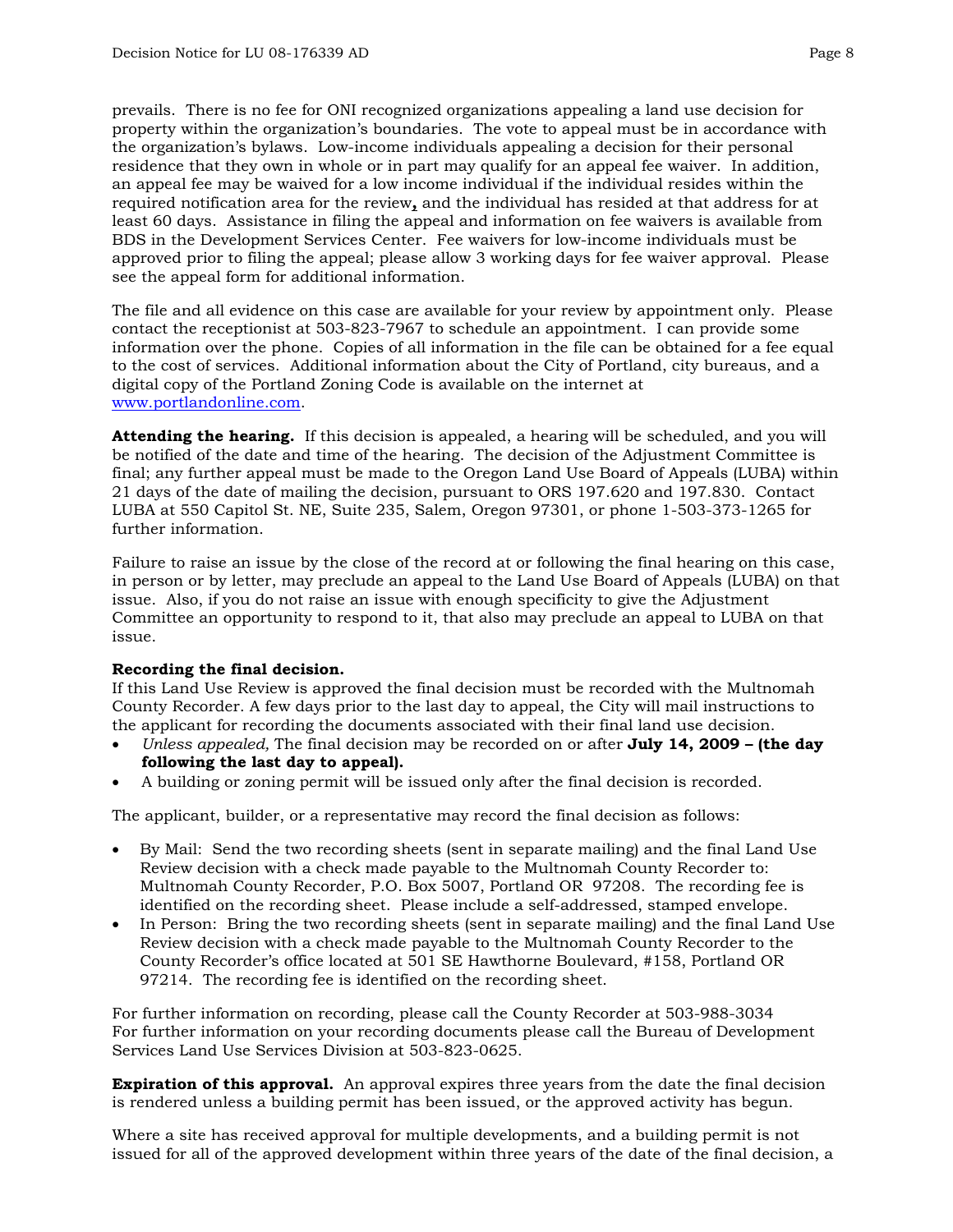new land use review will be required before a permit will be issued for the remaining development, subject to the Zoning Code in effect at that time.

Zone Change and Comprehensive Plan Map Amendment approvals do not expire.

**Applying for your permits.** A building permit, occupancy permit, or development permit may be required before carrying out an approved project. At the time they apply for a permit, permittees must demonstrate compliance with:

- All conditions imposed herein;
- All applicable development standards, unless specifically exempted as part of this land use review;
- All requirements of the building code; and
- All provisions of the Municipal Code of the City of Portland, and all other applicable ordinances, provisions and regulations of the City.

#### **EXHIBITS**

## NOT ATTACHED UNLESS INDICATED

- A. Applicant's Statement
- B. Zoning Map (attached)
- C. Plans/Drawings:
	- 1. Site plan (attached)
	- 2. West elevation (attached)
	- 3. North elevation (attached)
	- 4. East and South elevations
	- 5. Applicant photos of adjacent properties and subject site
	- 6. Staff photos of adjacent properties and subject site
	- 7. Applicant photos of nearby properties
- D. Notification information:
	- 1. Mailing list
	- 2. Mailed notice
- E. Agency Responses:
	- 1. Fire Bureau
	- 2. Bureau of Transportation Engineering and Development Review
	- 3. Water Bureau
	- 4. Bureau of Parks, Forestry Division
	- 5. Site Development Review Section of BDS
	- 6. Life Safety Bureau
	- 7. Bureau of Environmental Services
- F. Correspondence:
	- 1. Robert Boland; December 28, 2008; objection to Adjustment
- G. Other:
	- 1. Original LU Application
	- 2. Site History Research
	- 3. Incomplete letter
	- 4. TRACS IQ folder comments (08-175204)
	- 5. Aerial and street photos of subject site and adjacent properties
	- 6. Accessory and Detached structures potentially within setbacks
	- 7. Sanborn Map and 1963 permit for detached structures on adjacent sites to west
	- 8. Request for Extension of 120-day Period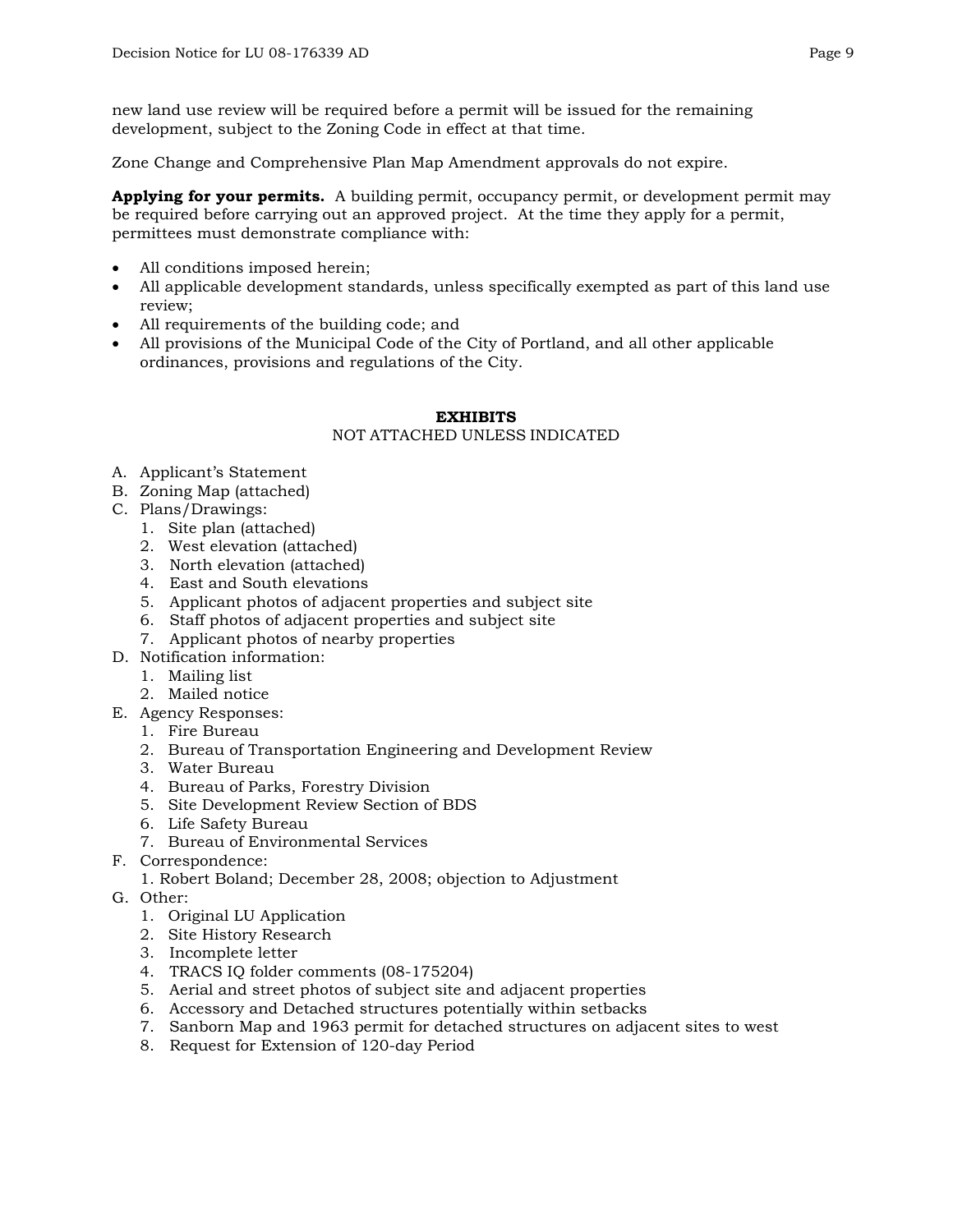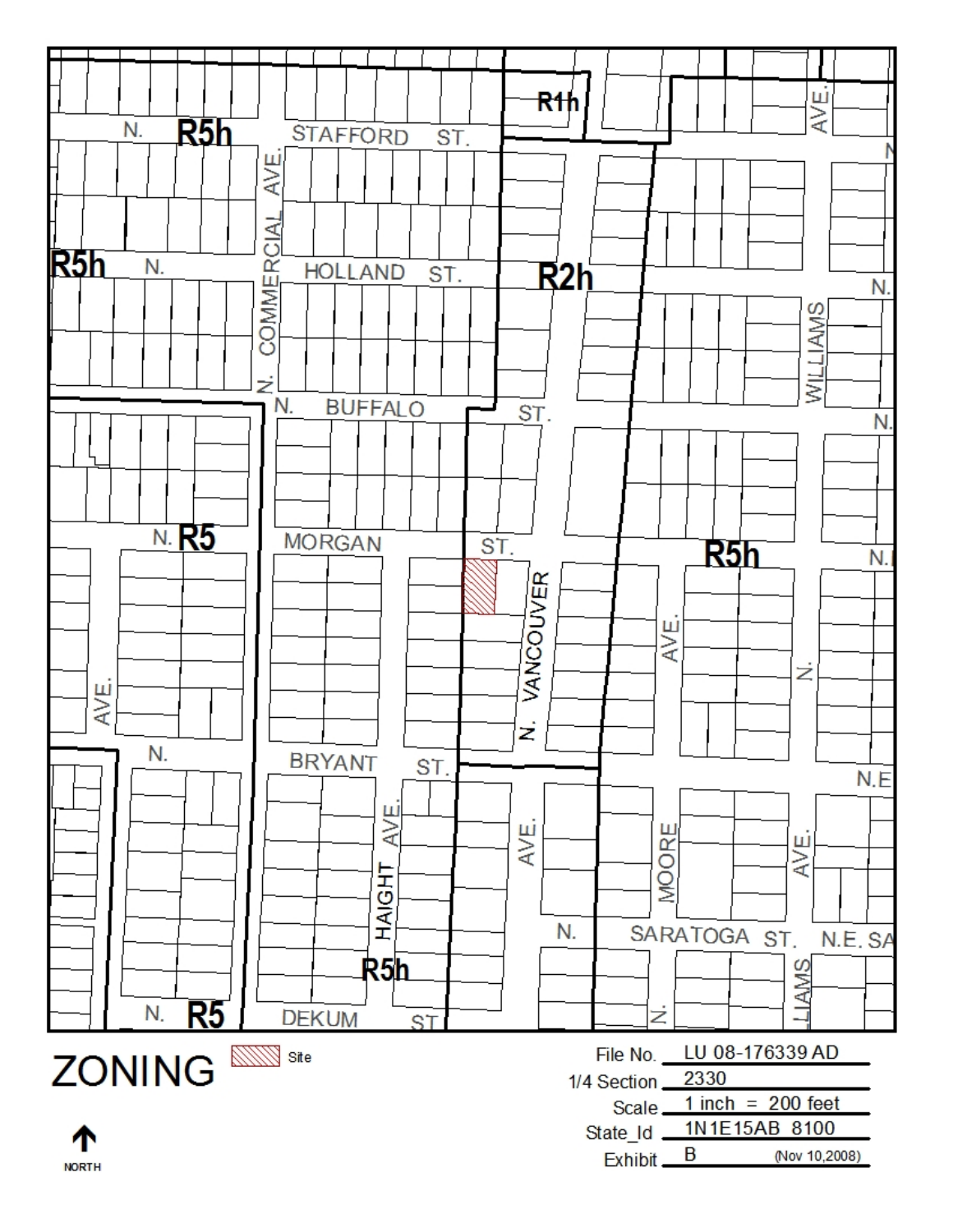|  |  |  | IMPERVIOUS AREA |
|--|--|--|-----------------|
|--|--|--|-----------------|

| <b>BUILDING COVERAGE</b> |  |  |
|--------------------------|--|--|
|                          |  |  |

WALK  $12258FF$ 

ROOF AREA

(INCL. OVERHANG) 208586

**TOTAL**